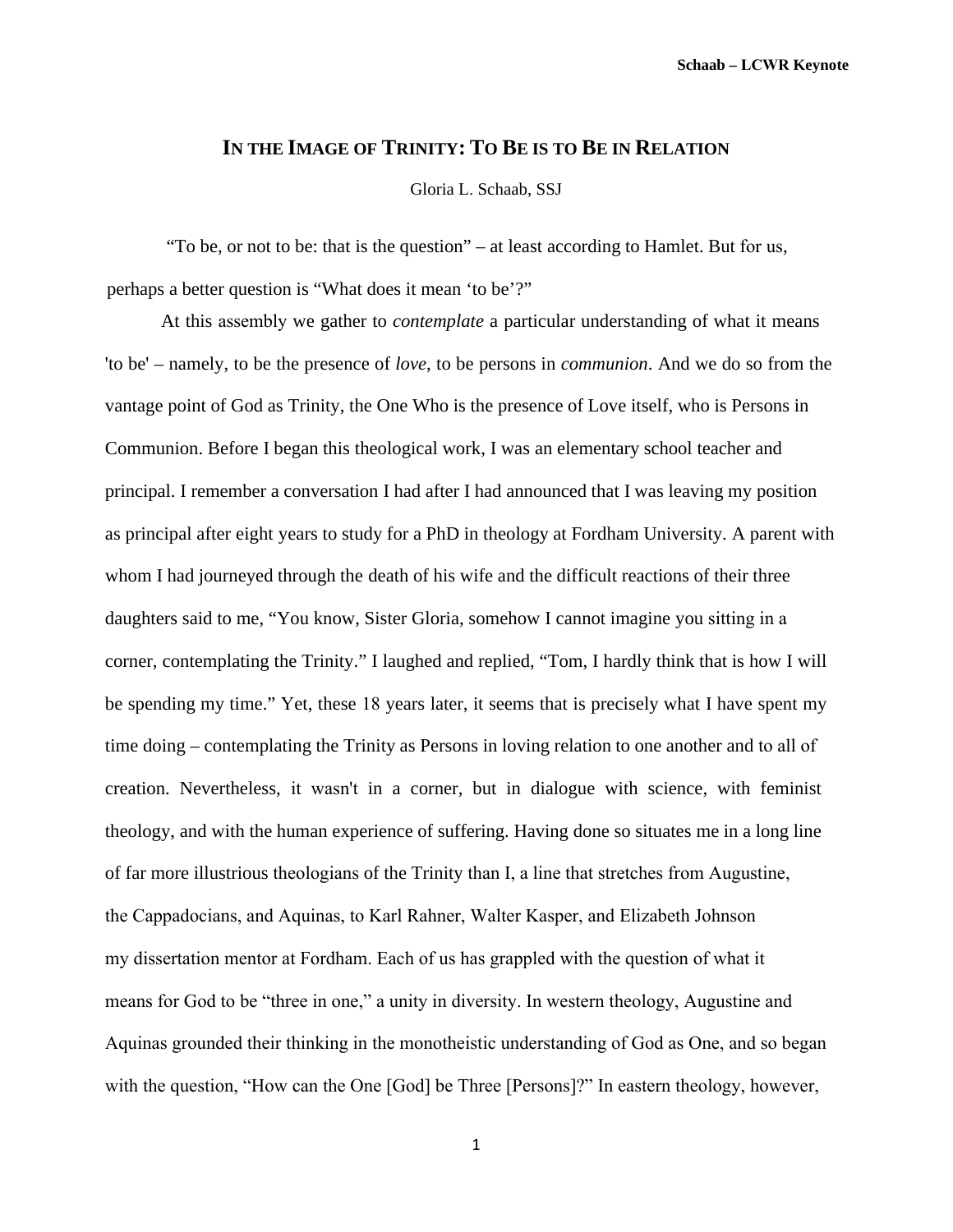the Cappadocians took their starting point from Jesus in the Gospels, and so they began with the question, "How can the Three [Persons] be One [God]?"

Despite beginning from opposite ends of the question, the answer arrived at by theologians from both West and East was the same. In the Trinity, the One is Three and the Three are One because *to be a person is to be a relation*. According to these theologians, the persons of the Trinity do not *have* relation to one another; their divine nature is relation. The *reality* of God as Trinity is essentially *relational*. And what's more, this relational reality of God has ramifications for all of creation, both human and non-human. As Christians, we profess that God is Creator, the very Source of Being from whom all creation receives its being. So what does this mean for creation? Well, Aquinas spoke eloquently of what this intimate relation between Creator and creation means. He taught that creation participates in the very Being of God and pointed out that this participation is not reserved to humans alone. Aquinas stated, "God is in *all* things …since God is being itself…. Therefore, as long as a thing has being, **God must be present to it, ….in all things, and innermostly.**" <sup>1</sup> Hence, *if* God is the Source of Being for all creation, *and if* God's Being *by nature* is relation, *then* the being of all creation – human and non-human – is *by nature* relation.

Now, for some, the claims that I just made about relation in creation are merely theological speculation. Nevertheless, this conclusion would be ill-founded. For, beyond any claims based on the Trinitarian life of God, the physical and social sciences have observed, described, and demonstrated that relations constitute the very nature of all creation. As Margaret Wheatley stated in a phrase familiar to many of us, "[In the quantum world in which we live], Relationships are not just interesting; they are all there is to reality."<sup>2</sup>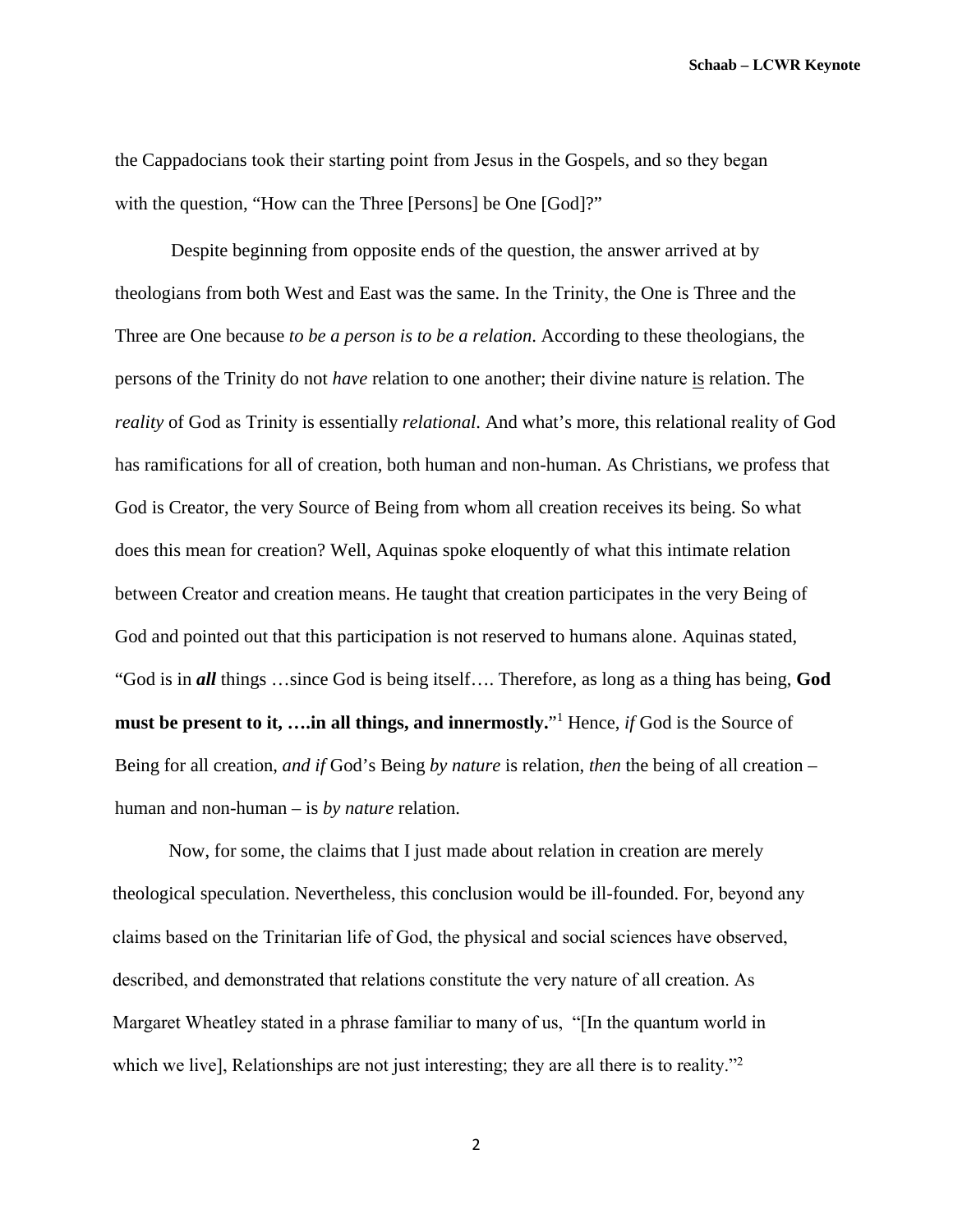Recall too that her vision of effective leadership is of those who dance through the changes in an organization based on the flux and flow of relationships. This dynamic reflects what the Cappadocians called "perichoresis." It was a term they used to describe the dynamic of divine unity in diversity, divine communion in difference, the divine dance of the Trinity.

Indeed, insights about the universe from cosmology, biology, and physics; about humans from sociology and psychology; and about God from classical and contemporary theology clearly affirm that the nature of everything that exists is relational. "All of us...are our relationships. We are nothing other than our relationships—with each other, with the world. **We are patterns that connect**."<sup>3</sup>

So, what is the nature of these relationships? In my research and writings, I have proposed that whether we contemplate the cosmos, humanity, or God, three types of relation interact to make us who or what we are. These three relations are (1) a *relation of origin*, (2) a *relation of effect,* and (3) a *relation of emergence*.

The *relation of origin* stems from the fact that living beings share a common source that binds them together by nature. Because of this common origin, such as a biological family, certain qualities can be gleaned from or applied to the whole group. An example of a relation of origin from the cosmos is our "common creation story." This story looks to a time some 13.7 billion years ago when the cosmos took the form of a compressed fireball.<sup>4</sup> All the elements of matter, energy, space, and time that would ever exist erupted as a single quantum gift from which came all life on planet Earth and beyond.<sup>5</sup>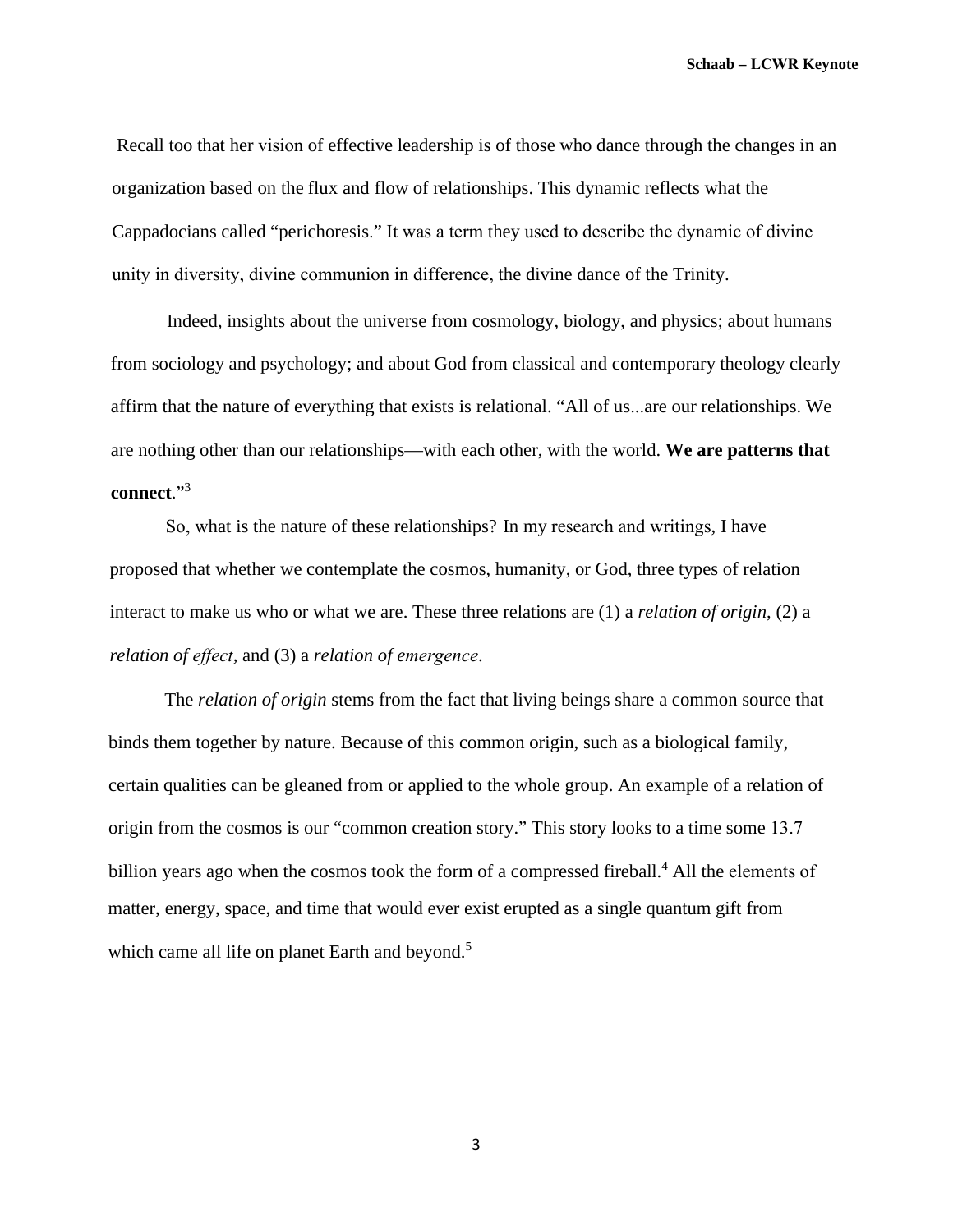The second kind of relation is the *relation of effect.* This implies that everything that exists is a unique outcome or *effect* of the elements that caused it. Orbits from gravitational pull, mountains from tectonic shifts or, as Lorenz might say, a tornado from a butterfly flapping its wings - all of these demonstrate relations of cause and effect that sometimes interact to produce living things in far-reaching and unanticipated ways. As one atomic physicist pointed out, "The world [is] a complicated tissue of events, in which connections of different kinds…overlap [and] combine and thereby determine the texture of the whole."<sup>6</sup>

The final of the three relations I have described is the *relation of emergence.* In evolutionary theory, emergence implies that truly novel forms of life tend to develop from simpler forms of life, but require new language to describe them. However, even though they are novel, they are by nature related to the forms that came before them and, in fact, actualize the potential of those simpler forms. Think, for example, of a book: letters join as words; words link into sentences; sentences combine into paragraphs; paragraphs build chapters; and so on until the finished product emerges. The book is, simultaneously, more than, related to, and actualizing the potential of the parts that comprise it. A similar dynamic occurs in any creative activity, whether a symphony, a painting, or a skyscraper. None of these outcomes can be reduced to their component parts. Yet none of them could have come into being without the forms that preceded them and none of them exist unrelated to these earlier forms.

So whether from evolutionary and quantum science, sociology and psychology, or classical and contemporary theology, voices ring with a singular resonance. We are, *in essence*, our relationships: "In a relational universe, to speak of 'an object' is to speak in a shorthanded way...of complex, dynamically interpenetrating relationships.... As A interacts with B, the identity of A changes…[and] likewise for B. As A and B continue to interact, along with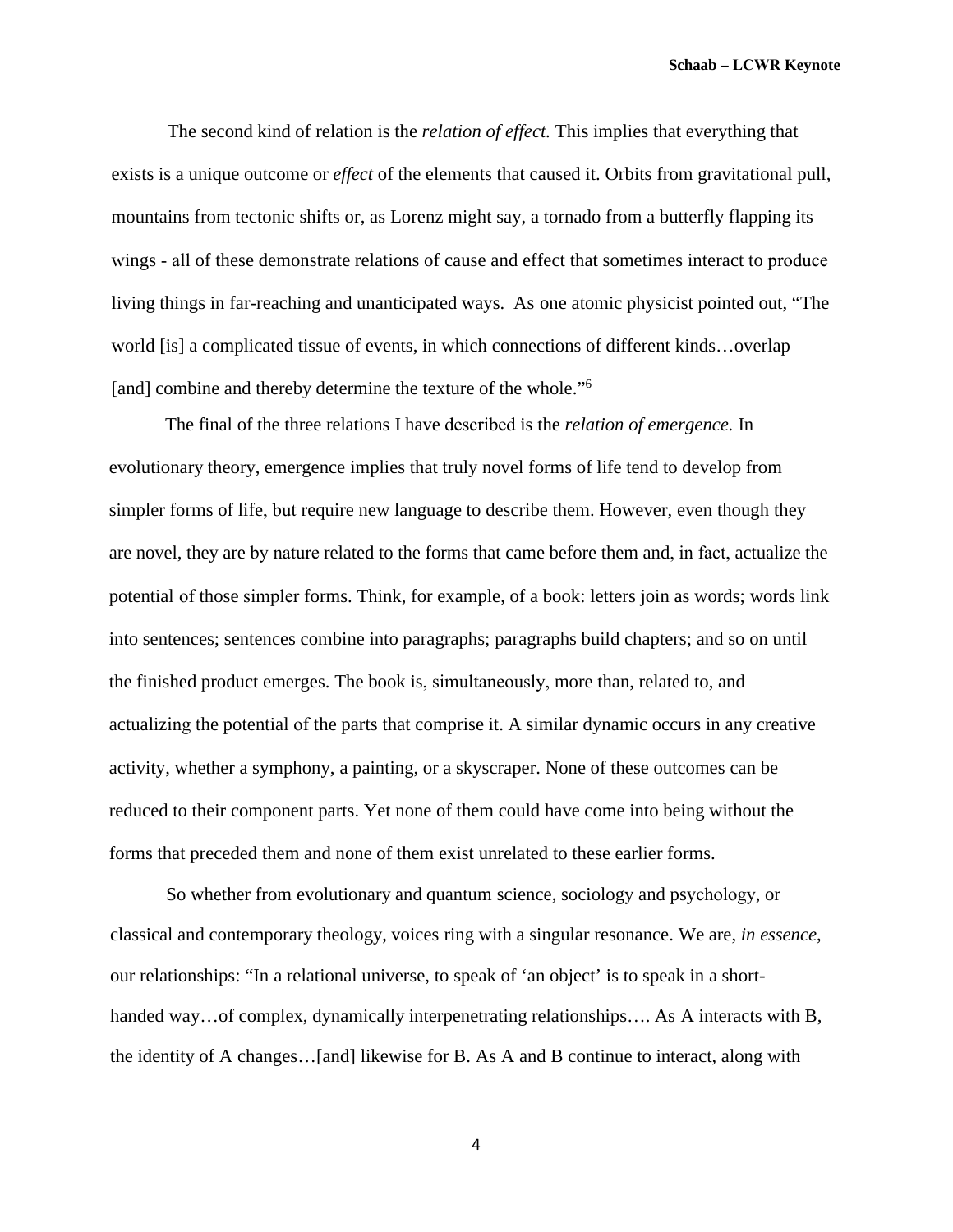innumerable others, changes to their "identity" complexify beyond measure and prediction.... All of us…are our relationships. We are nothing other than our relationships.... We are patterns that connect." 7

As you may have anticipated, the interacting relations that produce cosmic life also produce social systems, and, among them, religious congregations. I suggest that, for religious orders, the *relation of origin* is represented by the *charism*, the *relation of effect* is embodied in *ministry and community life*, and the *relation of emergence* is expressed in *governance*, defined as *the creative structures and processes through which we engage one another*.

In a religious congregation, the charism is our *relation of origin*; it is our common creation story. We are often attracted to a particular community because something resonates within us; we recognize it within ourselves as a part of who we already are. Before we can even name it, we sense its familiarity and its attraction, often through our experience of that charism embodied in another.

For me, I knew I wanted to be one of the "great women," the Sisters of Saint Joseph of Philadelphia, whom I had come to love over the many years they taught me. I remember the attraction, alive within me, calling for me to embrace it. It is an attraction that is present even in the cosmos. In his book, *The Universe is a Green Dragon*, <sup>8</sup> Brian Swimme writes of a conversation between "Youth," who represents humanity, and "Thomas," the late Earth scholar Thomas Berry. Youth asks Thomas about the destiny of the cosmos and Thomas responds that Youth's destiny is "To become love – the presence of love – in human form." Thomas goes on to explain: "Love begins as allurement—as attraction…. When we look at love from a cosmic perspective, we see attraction operating at every level." The charism is that attraction. And it is not only our common story, but also our creation story because, as grace, it has the power to attract us, allure us, and transform us into love as we live it in ministry and community.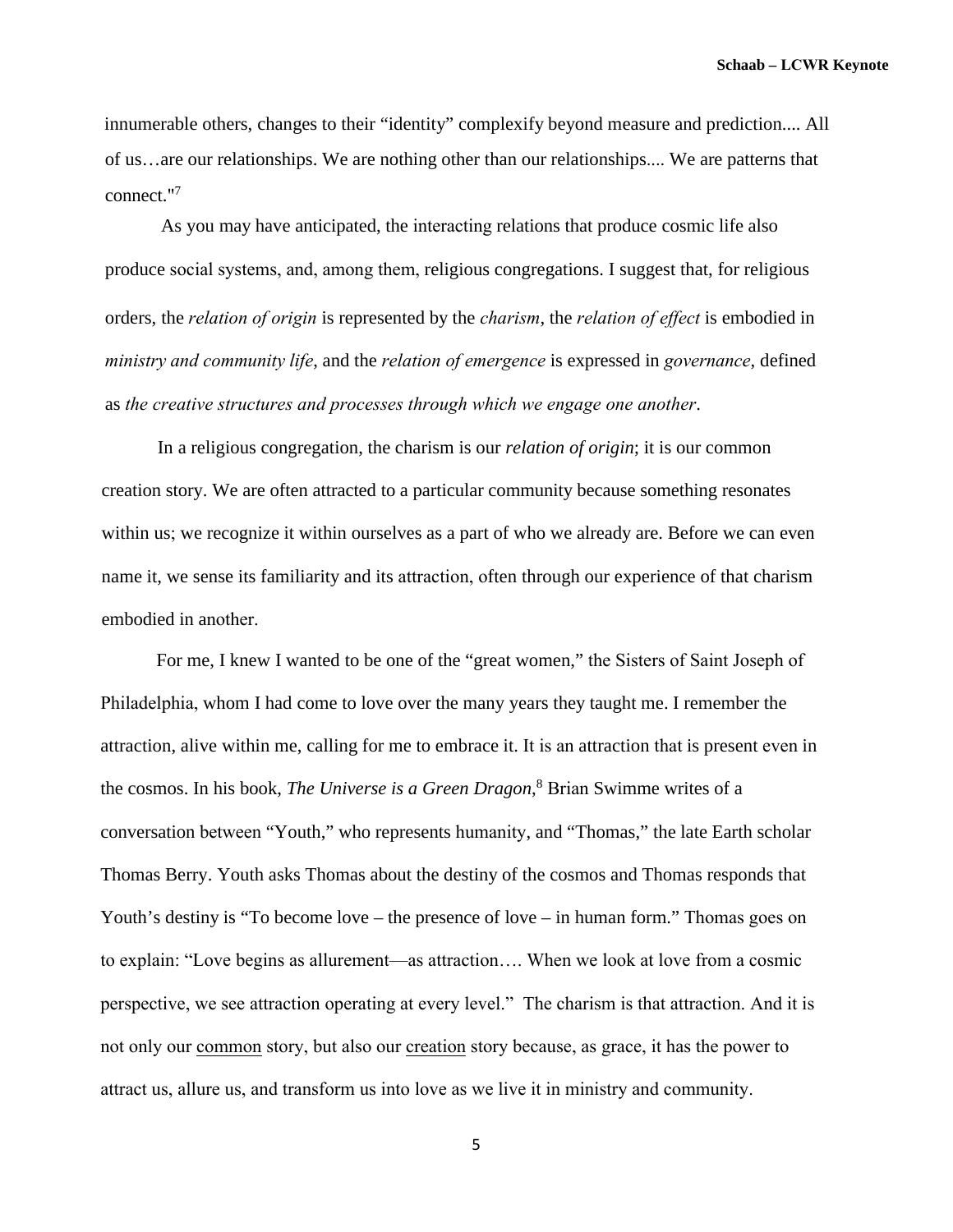These lived responses in ministry and in community embody our *relations of effect*. We know that the identities of our religious congregations are shaped not only by our charism, but also by our way of life in community and by our ministerial commitments. The promise of community and the appeal of ministry to those who are poor, disenfranchised, and marginalized are sometimes the most alluring things about us. In the 2015 CARA report, nine in ten respondents were at least "somewhat" attracted to religious life by a desire to be of service and almost as many by the desire to be part of a community. For more than six in ten, these aspects attracted them "very much."

Beyond the effects of ministry and community that shape part of our corporate identity, ministry and community have a considerable relation of effect on each other. When the majority of sisters in our Congregations were in common forms of ministry, be it educational, social, health, or pastoral, it had ramifications for our common life of prayer, of meals, of recreation, of support. However, we know that communal and ministerial relations of effect are dynamic and evolving from one time period to the next and for a number of good reasons. One is that the emerging, unmet needs of the people of God require new and creative responses; another is that the gifts and skills of those whom God calls to religious life provide fresh opportunities and resources. But there are consequences. What happens to our relations when ministries change or when one is no longer capable of serving in a ministry? What happens to our community when we can no longer maintain common prayer, common meals, and common presence to one another because of diverging ministries? How is communion with one another and with those whom we serve affected or, perhaps, disaffected? New challenges, evolving needs call for novel ways of being of service and in community. Old forms no longer suffice; something new must emerge.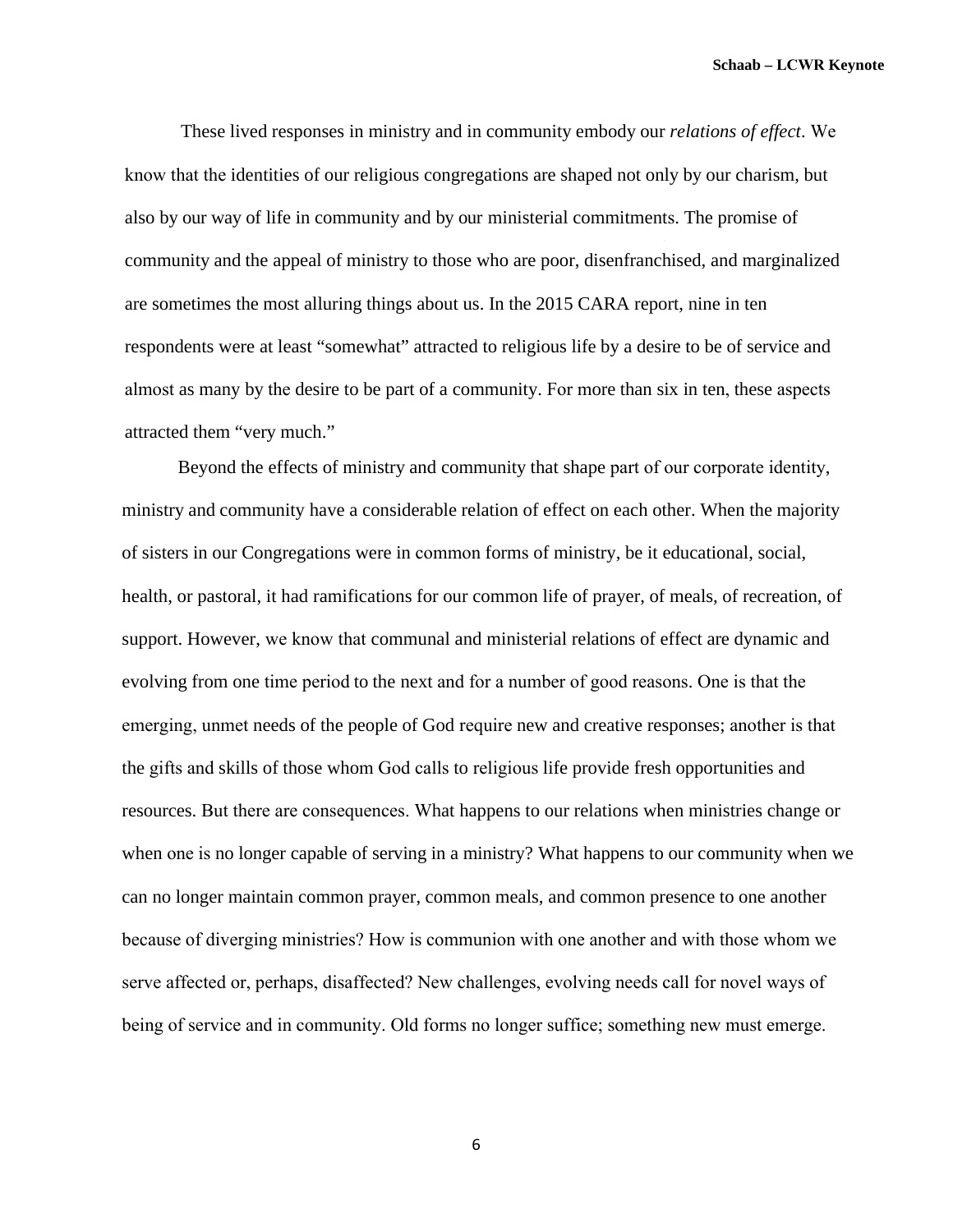If we are responsive to our relations of origin and effect, then new ways of engaging one another – governance – emerges. And my, how new modes of governance have emerged. Contemplative dialogue, dynamic engagement, communal discernment; base communities, consensus groups, designated reflectors; circles and clusters and loops – oh my! A vast number of collaborative models of governance have emerged in recent years, all based in the understanding of the critical roles of contemplation, of dialogue, of relationship – the seeds of which were sown in the earliest days of our foundations. As a Sister of Saint Joseph, I ask myself, were these seeds not taking root in the hearts and lives of our first six sisters, gathered by the hearth in Le Puy? Were they not taking root in the lives of your first sisters, only to emerge in different forms throughout your histories?

So, at this point, I hope we have established the fact that "to be is to be in relation." **However, although relation is our reality, communion must be an intentional choice.** For communion to come about, I propose that the relations of charism, ministry and community, and governance must be contemplated, assessed, and engaged interactively at different moments in a congregation's history through dynamic processes involving the entire membership. To demonstrate this dynamic, I offer the symbol of the kaleidoscope.

The kaleidoscope, from the Greek, meaning a "beautiful-form-to-see'' is a structure that creates a myriad of patterns from fragments of colored material, when illuminated by a source of light, and reflected by mirrors positioned at different angles. The materials that produce the patterns are commonly broken shards or fragments of stained glass. However, while the shards are the stuff of which the image is formed, the mirrors of the kaleidoscope are its heart. These mirrors, or reflectors, if you will, vary in quality, quantity, and perspective.

- The better the quality of the mirrors, the sharper the image.
- The keener the angles of the mirror, the more accurate the image.
- The greater the number of mirrors, the more inclusive the image.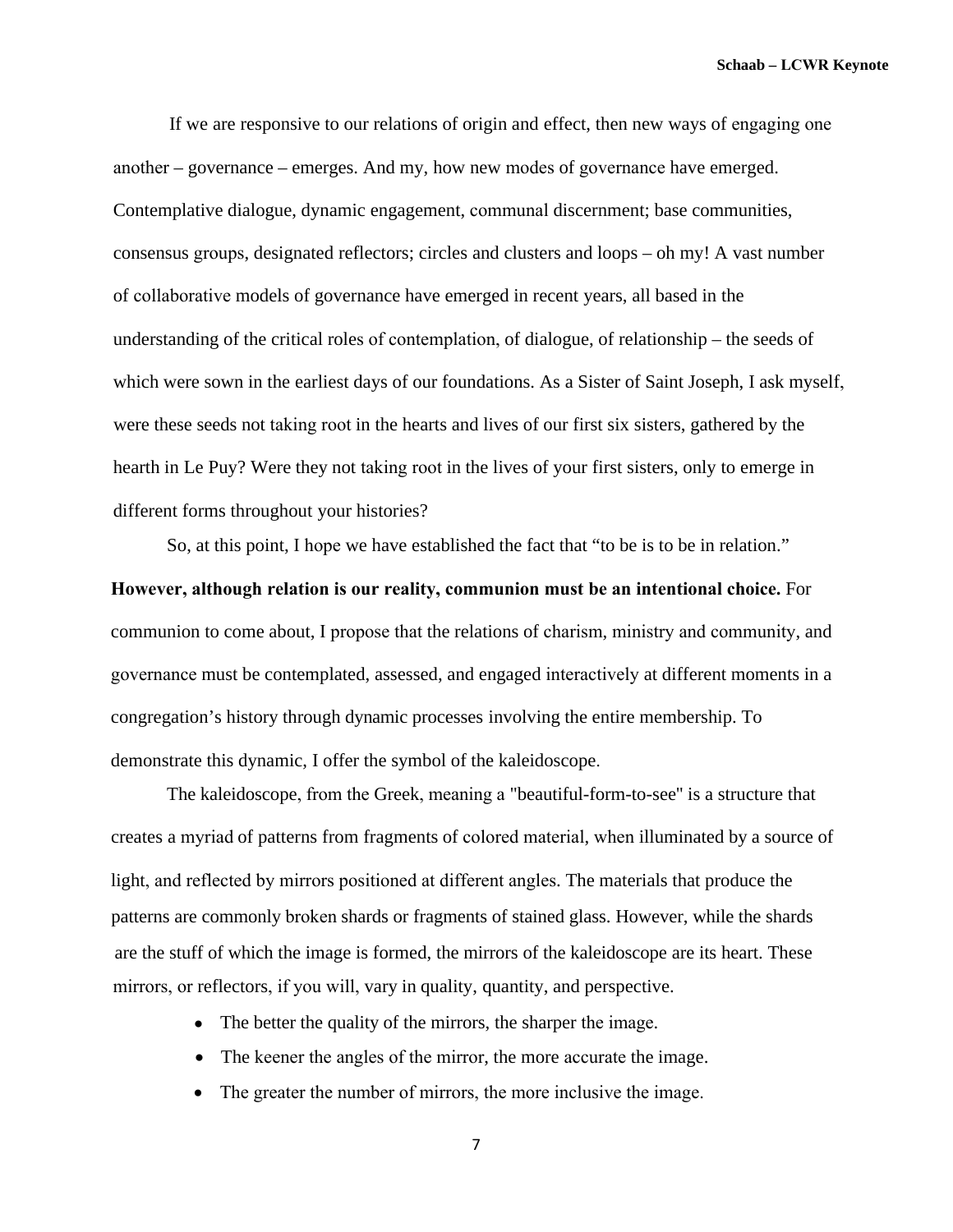When directed toward the light and rotated, the casing which contains the shards of various forms, colors, and densities creates an interaction with the mirrors to produce a *mandala*, a universal symbol of oneness and wisdom. Obviously, while each of the elements of the kaleidoscope can be defined and discussed independently, it is only in their collaboration with one another that the beauty, clarity, and variety of patterns can be produced.

Applied the model to religious life, the shards and fragments are the present realities of ministry, of community, and of membership. Note that, while an image of wholeness emerges, it does so from brokenness, from the sharp and irregular edges of glass, when they are illuminated, reflected, and acted upon through structures that promote interaction and engagement. The casing which holds both the beauty and the brokenness is our governance – the creative structures and processes that have emerged through which we engage one another in response to the changing realities of ministry, membership, and community. **[Showing three** 

## **kaleidoscopes in sequence]**

- Some governance has emerged like the deep rich wood of this kaleidoscope, formed from a living, growing, breathing source, which has the capacity to expand and contract with changing conditions and from which new forms can be shaped.
- Some governance has emerged like the brass of this kaleidoscope, formed from a firm, durable substance, intended to be timeless, although eventually it tends to tarnish and thus lose its attractiveness to people.
- Some governance has emerged like the tin of this kaleidoscope, formed from a brittle, impermanent material, visually interesting, but hardly robust enough to respond to changing circumstances and threatening to break through strain or improper use.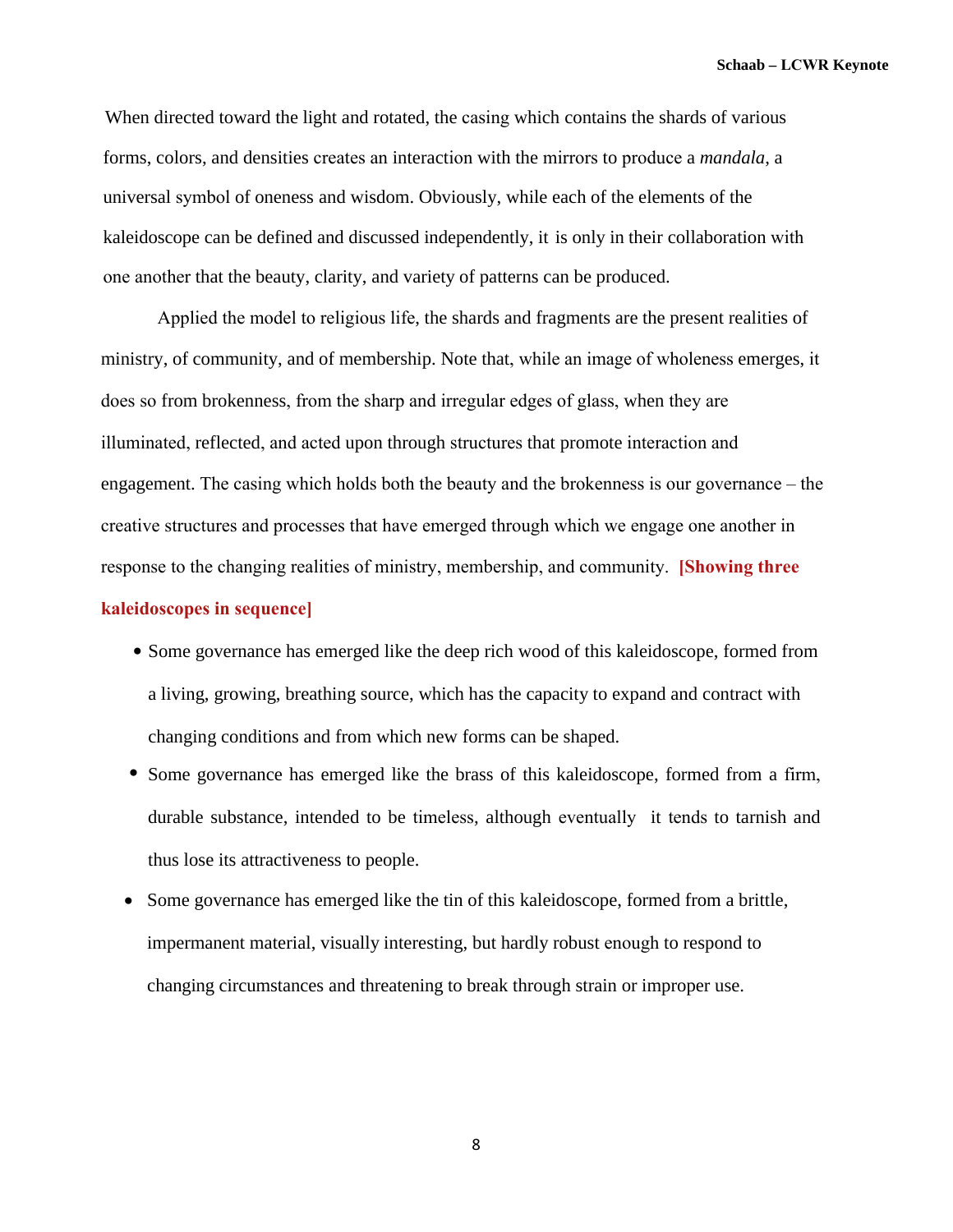The mirrors or reflectors are the members of the Congregation. Remember:

- The better the quality of the reflectors, the sharper the image.
- The keener the angles of the reflectors, the more accurate the image.
- The greater the number of reflectors, the more inclusive the image.

So, you ask, what happened to the charism? To my mind, the charism is the light that illuminates the entire process. It is the source of enlightenment that produces living, dynamic, expansive, and inclusive forms of being together, of being for the other – **communion**. It is the charism that enables our membership to engage the changing realities of ministry and community at particular moments of history, while remaining faithful to our origins, our common creation stories. In the light of the charism – original grace, gift of God for the life of the world – the interacting relations within a religious congregation have the capacity to produce a dynamic unity in diversity, a shared vision, a mandala of communion through the power of active, inclusive, faithful love.

What does this communion of active, inclusive, faithful love in the image of God as Trinity look like in the world? I propose that living in Trinitarian relation in our world calls us to foster nonhierarchical relationships of inclusivity; to transform social, ethical, and political systems; and to imitate divine solidarity with human suffering.

To foster nonhierarchical relationships of inclusivity in the image of Trinity calls persons and communities to welcome and support a diversity of life, recognizing that each person, each creature, contributes a giftedness unlimited by gender, sexual orientation, race, ethnicity, or culture. Nowhere is this better modeled than in the life and ministry of Jesus of Nazareth, who invited all comers to table fellowship. He challenged his followers to subvert the usual order of things, "to build…relationships of love and mutuality," and to assure that no person was isolated, marginalized, or ostracized by human judgment or social class.